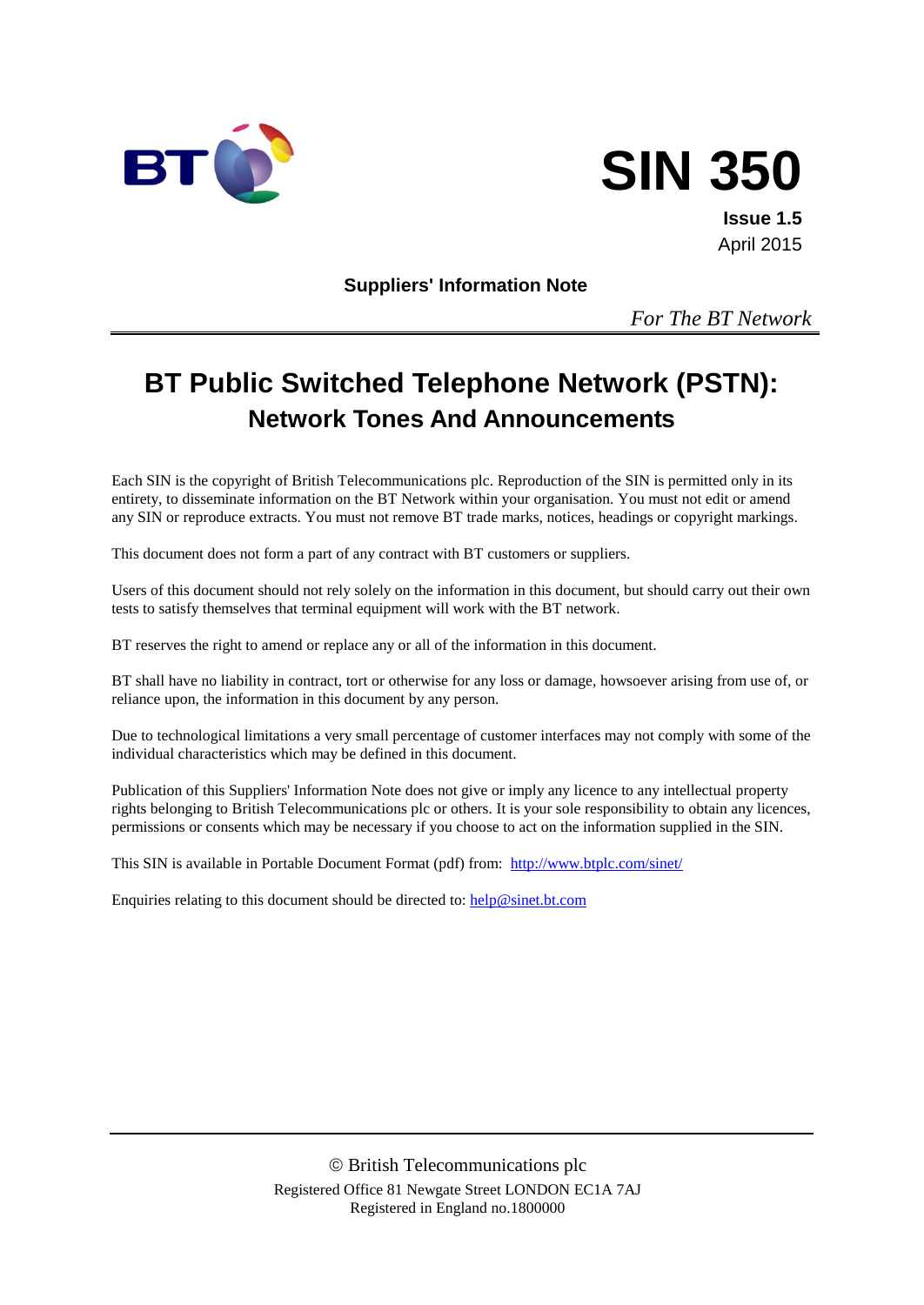## **CONTENTS**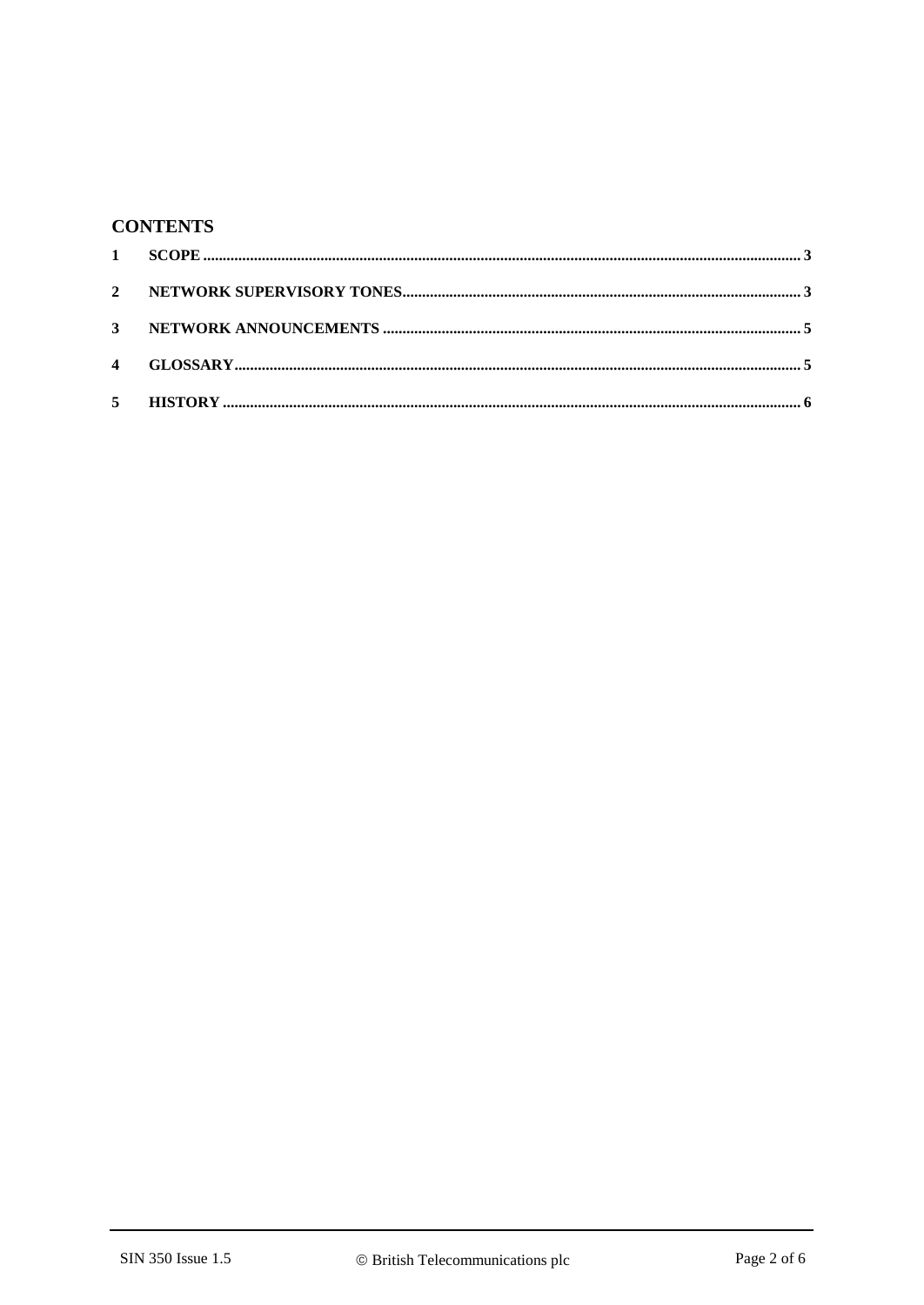## **1 Scope**

This document describes the supervisory tones generated by the BT network and gives general information about BT network announcements. Tones and announcements encountered on the BT network can originate from other networks and from customer premises equipment. These tones and announcements are not covered by this Suppliers' Information Note (SIN).

In cases where the Network Termination Equipment (NTE) is mains powered, the conditions quoted in this SIN apply when mains power is being applied to the NTE. The conditions applicable when mains power is removed from the NTE may be different to those quoted in this SIN.

Much of the information contained in this SIN has been published previously in documents such as British Standards.

Changes to the network that affect the correct working of approved terminal equipment will be published in BT SINs, available from <http://www.btplc.com/sinet/> If the changes impact on the content of this document then it will be updated.

This document was first published as BT Technical Interface Guide 8.

### **2 Network Supervisory Tones**

The supervisory tones that will be returned from the BT network are listed in Table 1.

| Table 1.<br><b>Network Supervisory Tones</b> |  |
|----------------------------------------------|--|
|----------------------------------------------|--|

| <b>Network</b><br><b>Generated Tone</b>                            | <b>Significance</b>                                                                             | <b>Range of levels</b><br>received at BT<br>network interface | <b>Tone Composition</b><br>$(\pm 5\%$ except<br>where stated) | <b>Cadence</b><br>$(\pm 10 \%$ except where<br>stated)                                                                                |
|--------------------------------------------------------------------|-------------------------------------------------------------------------------------------------|---------------------------------------------------------------|---------------------------------------------------------------|---------------------------------------------------------------------------------------------------------------------------------------|
| Proceed Indication<br>(Dial Tone)                                  | Proceed to dial<br>indication                                                                   | $0$ dBm to -27 dBm.<br>Each tone separately<br>3 dB lower     | 350 Hz<br>plus<br>440 Hz                                      | Both tones continuous                                                                                                                 |
| <b>Special Proceed</b><br>Indication<br>(Interrupted Dial<br>Tone) | Proceed to dial<br>indication when<br>certain<br>supplementary<br>services have been<br>invoked | $0$ dBm to -27 dBm.<br>Each tone separately<br>3 dB lower     | 350 Hz<br>plus<br>440 Hz                                      | 350 Hz tone -<br>0.75 s ON, 0.75 s OFF<br>plus<br>440 Hz tone -<br>continuous<br><b>or</b><br>both tones pulsed at the<br>above rate. |
| Number Busy Tone<br>(Engaged Tone)                                 | Called Customer's<br>line in use                                                                | $0$ dBm to $-37$ dBm.                                         | $400$ Hz                                                      | $0.375$ s ON,<br>$0.375$ s OFF.                                                                                                       |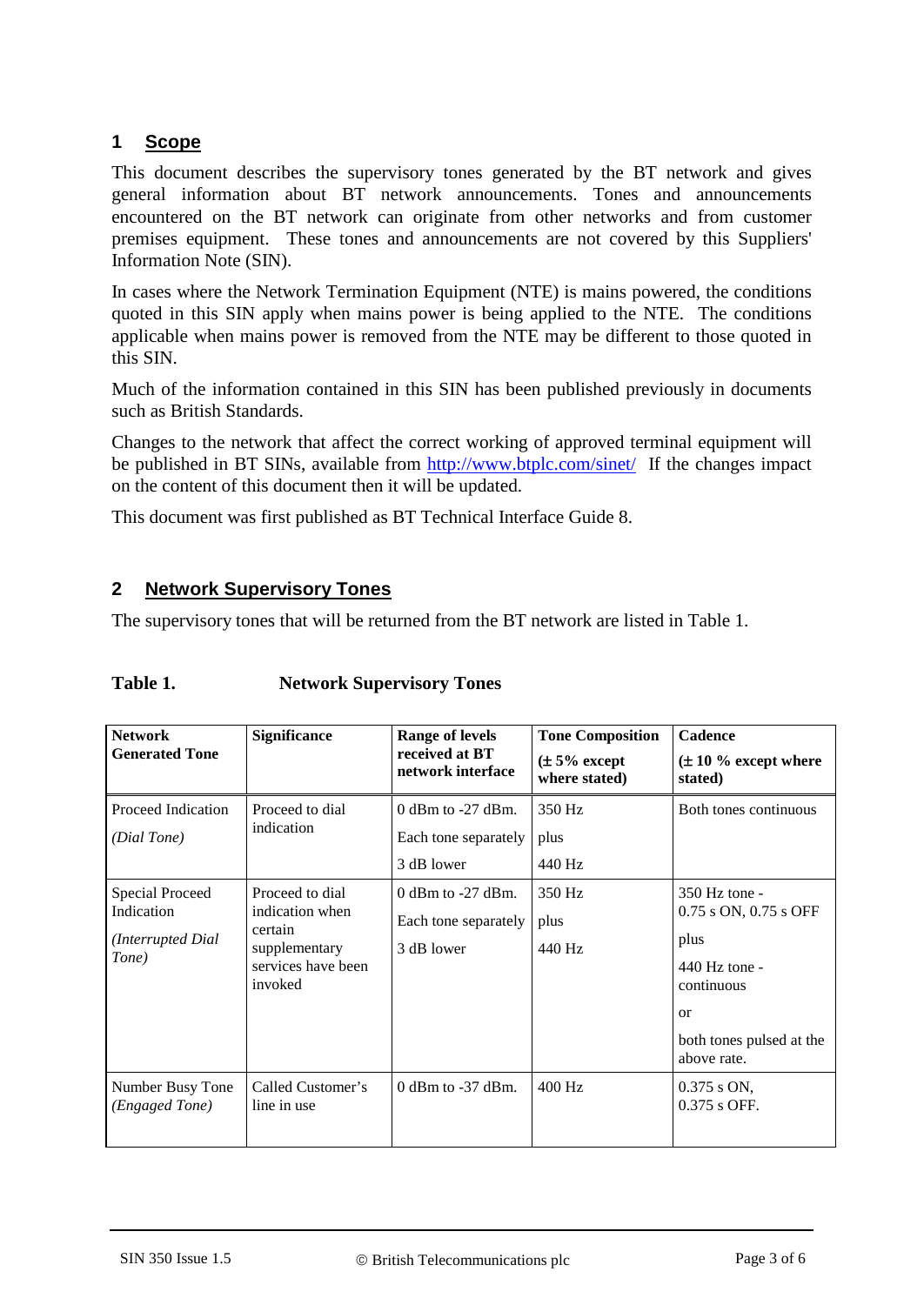| <b>Network</b>                                                                       | <b>Significance</b>                                                                                                  | <b>Range of levels</b><br>received at BT<br>network interface | <b>Tone Composition</b>            | <b>Cadence</b>                                                                             |
|--------------------------------------------------------------------------------------|----------------------------------------------------------------------------------------------------------------------|---------------------------------------------------------------|------------------------------------|--------------------------------------------------------------------------------------------|
| <b>Generated Tone</b>                                                                |                                                                                                                      |                                                               | $(\pm 5\%$ except<br>where stated) | $(\pm 10 \%$ except where<br>stated)                                                       |
| <b>Congestion Tone</b>                                                               | Routeing equipment                                                                                                   | $-6$ dBm to $-43$ dBm.                                        | 400 Hz                             | 0.4 s ON, 0.35 s OFF,                                                                      |
| (Path Engaged<br>Tone)                                                               | is temporarily<br>unavailable                                                                                        | 0 dBm to -37 dBm.                                             |                                    | $0.225$ s ON,<br>0.525 s OFF.                                                              |
|                                                                                      |                                                                                                                      |                                                               |                                    | Note: The shorter tone<br>is 6 dBm higher than<br>the longer tone.                         |
| <b>Special Congestion</b>                                                            | Precedes some                                                                                                        | 0 dBm to -37 dBm.                                             | 400 Hz                             | 400 Hz tone - 0.2 s                                                                        |
| Tone                                                                                 | congestion<br>announcements                                                                                          |                                                               | 1004 Hz                            | 1004 Hz tone - 0.3 s                                                                       |
| <b>Connection Not</b><br><b>Admitted Indication</b><br>(Number<br>Unobtainable Tone) | Call cannot be routed<br>to requested number                                                                         | 0 dBm to -37 dBm.                                             | 400 Hz                             | Continuous                                                                                 |
| <b>Awaiting Answer</b><br>Indication                                                 | Implies that called<br>Customers line is                                                                             | 0 dBm to -37 dBm.                                             | $400 \text{ Hz} + 450 \text{ Hz}$  | 0.4 s ON, 0.2 s OFF,<br>0.4 s ON, 2.0 s OFF.                                               |
| (Ringing Tone)                                                                       | being rung                                                                                                           |                                                               |                                    | <b>or</b>                                                                                  |
|                                                                                      |                                                                                                                      |                                                               |                                    | $0.35$ s ON,                                                                               |
|                                                                                      |                                                                                                                      |                                                               |                                    | 0.22 s OFF.                                                                                |
|                                                                                      |                                                                                                                      |                                                               |                                    | Then start at any point<br>in                                                              |
|                                                                                      |                                                                                                                      |                                                               |                                    | 0.4 s ON, 0.2 s OFF,                                                                       |
|                                                                                      |                                                                                                                      |                                                               |                                    | 0.4 s ON, 2 s OFF.                                                                         |
|                                                                                      |                                                                                                                      |                                                               |                                    | Note: Cadence does not<br>necessarily coincide<br>with call arrival<br>indication cadence. |
| Special Information                                                                  | Precedes certain                                                                                                     | $0$ dBm to -37 dBm.                                           | 950 Hz $\pm$ 50 Hz                 | Each frequency is sent                                                                     |
| Tone                                                                                 | announcements                                                                                                        |                                                               | 1400 $Hz \pm 50 Hz$                | for 330 ms $\pm$ 70 ms in<br>the order given and with                                      |
|                                                                                      |                                                                                                                      |                                                               | 1800 Hz $\pm$ 50 Hz                | silent periods of up to<br>30 ms between adjacent<br>signals.                              |
| Call Waiting<br>Indication                                                           | Indicates a second<br>incoming call                                                                                  | $0$ dBm to -37 dBm.                                           | 400 Hz                             | 0.1 s ON, 2 - 5 s OFF.                                                                     |
| Special Call Waiting<br>Indication                                                   | Indicates a special<br>second incoming call                                                                          | $0$ dBm to -37 dBm.                                           | 400 Hz                             | 0.03s ON, 0.01s OFF,<br>0.03s ON, 6.0s OFF.                                                |
| <b>Confirmation Tone</b>                                                             | Used in some<br>exchanges in place of<br>an announcement to<br>indicate that an<br>interrogated service<br>is active | 0 dBm to $-37$ dBm.                                           | 1400 Hz                            | 20 s followed by<br>silence.                                                               |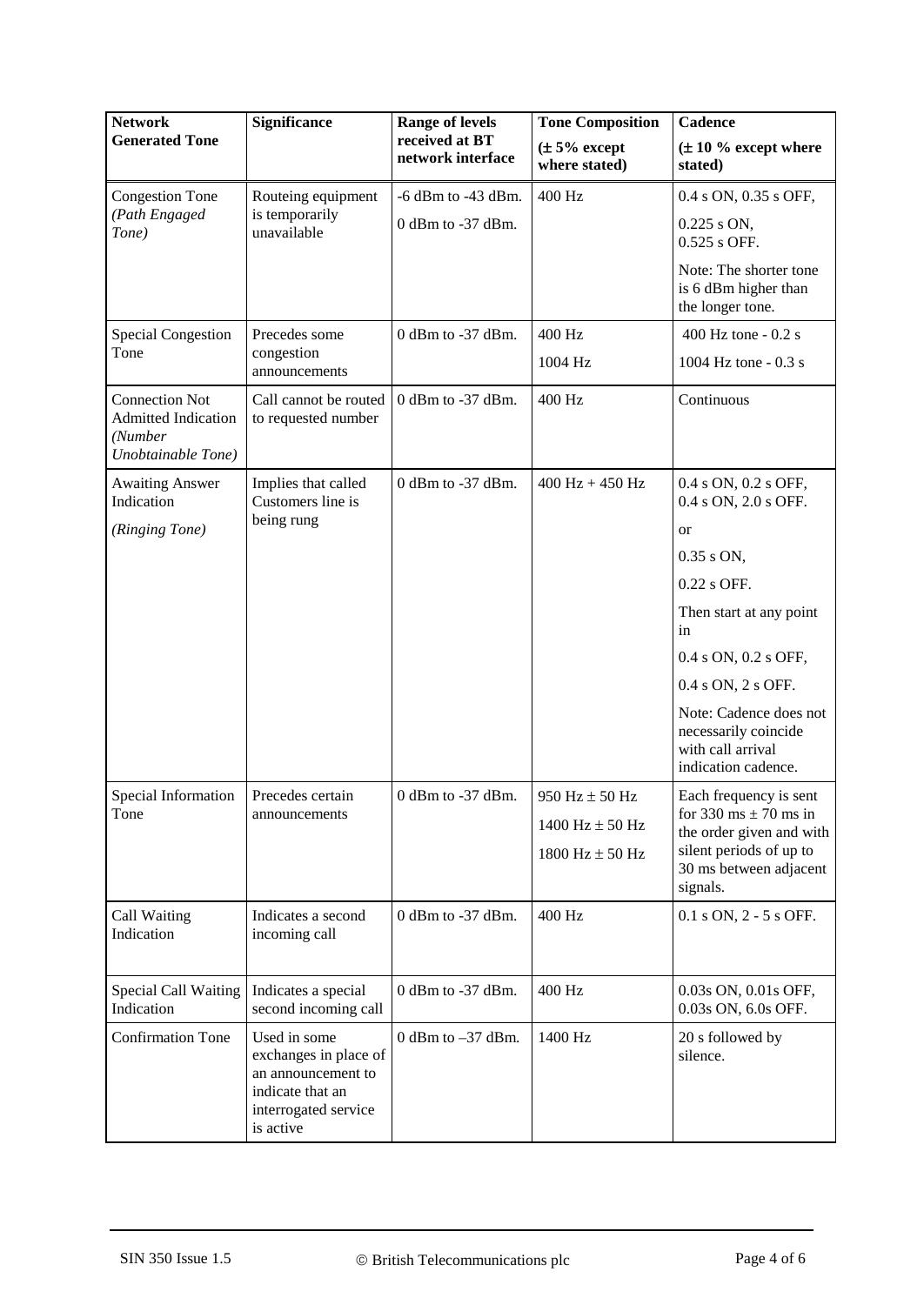| <b>Network</b><br><b>Generated Tone</b> | <b>Significance</b>                                                                                                      | <b>Range of levels</b><br>received at BT<br>network interface | <b>Tone Composition</b><br>$(\pm 5\%$ except<br>where stated) | <b>Cadence</b><br>$(\pm 10\%$ except where<br>stated) |
|-----------------------------------------|--------------------------------------------------------------------------------------------------------------------------|---------------------------------------------------------------|---------------------------------------------------------------|-------------------------------------------------------|
| Switching Tone                          | Used in some<br>exchanges in place of<br>an announcement to<br>indicate that an<br>interrogated service<br>is not active | 0 dBm to $-37$ dBm.                                           | $400$ Hz                                                      | $0.2$ s ON, $0.4$ s OFF,<br>2.0 s ON, 0.4 s OFF.      |

#### **3 Network Announcements**

A variety of announcements may be returned to a user during call set-up and clear down. Other announcements may be returned to the user during set-up, operation and cancellation of supplementary services and services other than basic access to the Public Switched Telephone Network (PSTN) (e.g. Chargecard, 0345, 0800, 0898)

Some announcements will be preceded by Special Information Tone.

All announcements will have a mean level at the BT network interface in the range –14 dBm to -28 dBm and will be repeated for between 1 and 5 cycles.

#### **4 Glossary**

| <b>BT</b>   | British Telecommunications plc       |  |
|-------------|--------------------------------------|--|
| <b>NTE</b>  | <b>Network Termination Equipment</b> |  |
| <b>PSTN</b> | Public Switched Telephone Network    |  |
| <b>SIN</b>  | Suppliers' Information Note          |  |
| <b>TIG</b>  | Technical Interface Guide            |  |